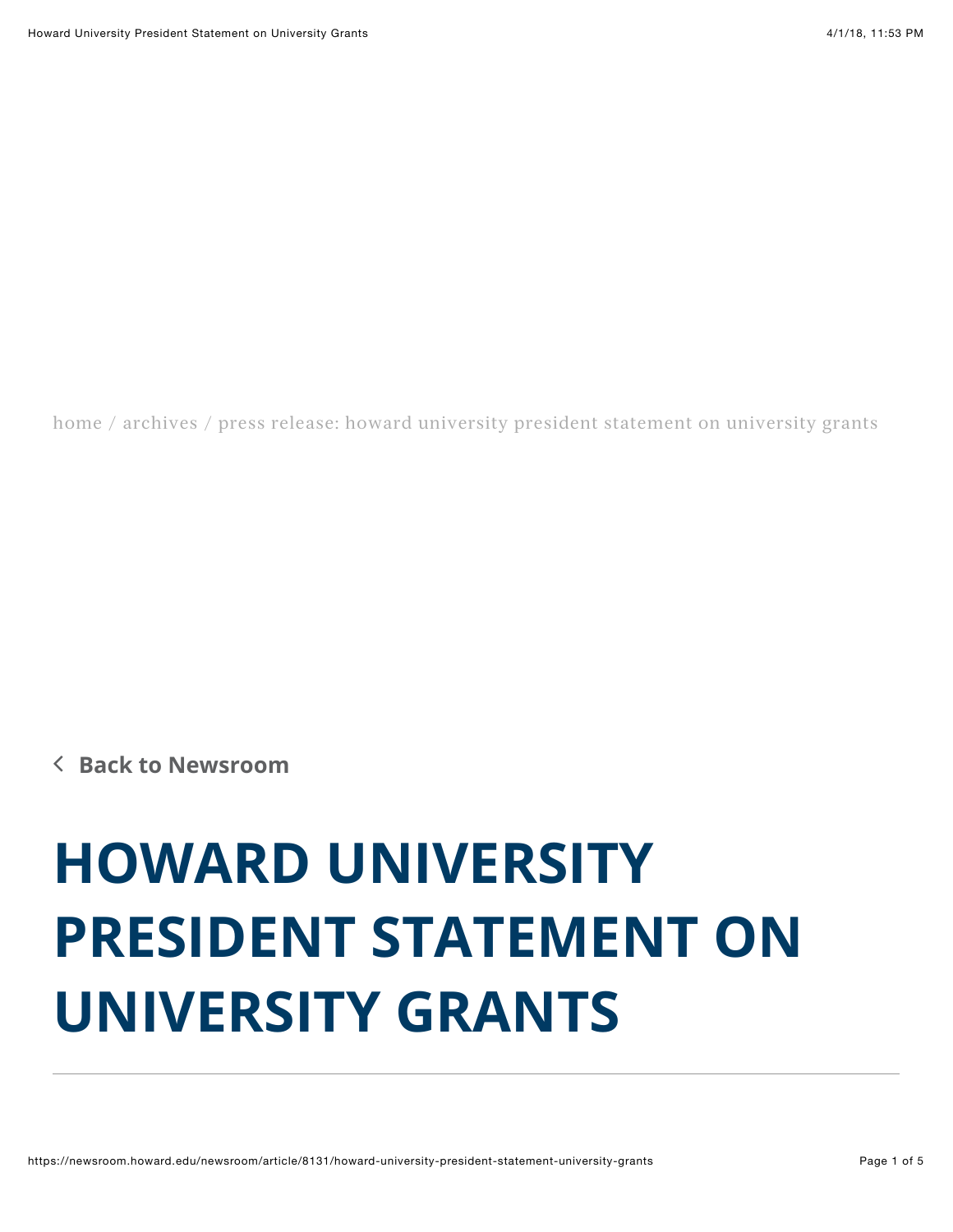## March 28, 2018 | Written by Howard Newsroom Staff Share:  $\mathbf{f}$

In accordance with my commitment to continuous progress, in February 2015, I initiated a proactive review of the Howard University Office of Financial Aid to ensure the office was providing the best support to our campus community.

As part of this process, I was alerted in December 2016 that there may have been some misappropriation of University-provided financial aid funds. From the moment I was alerted that there may have been a misappropriation of funds, I have taken this situation extremely seriously. I immediately informed the Board of Trustees, and together we moved swiftly to begin an internal investigation. The University immediately engaged an outside auditor (RSM) to determine whether there had been any misappropriation of Howard University funds by staff in the Office of Financial Aid or elsewhere, and if so, the magnitude of that misappropriation. The auditors completed their investigation and reported the results to me in May 2017.

The investigation found that from 2007 to 2016, University grants were given to some University employees who also received tuition remission. The audit revealed that the combination of University grants and tuition remission exceeded the total cost of attendance. As a result, some individuals received inappropriate refunds. Note that University grants are institutional funds used to help support students with student charges. They are not federal funds or donor directed funds.

In July 2017, I self-reported this issue to the Department of Education and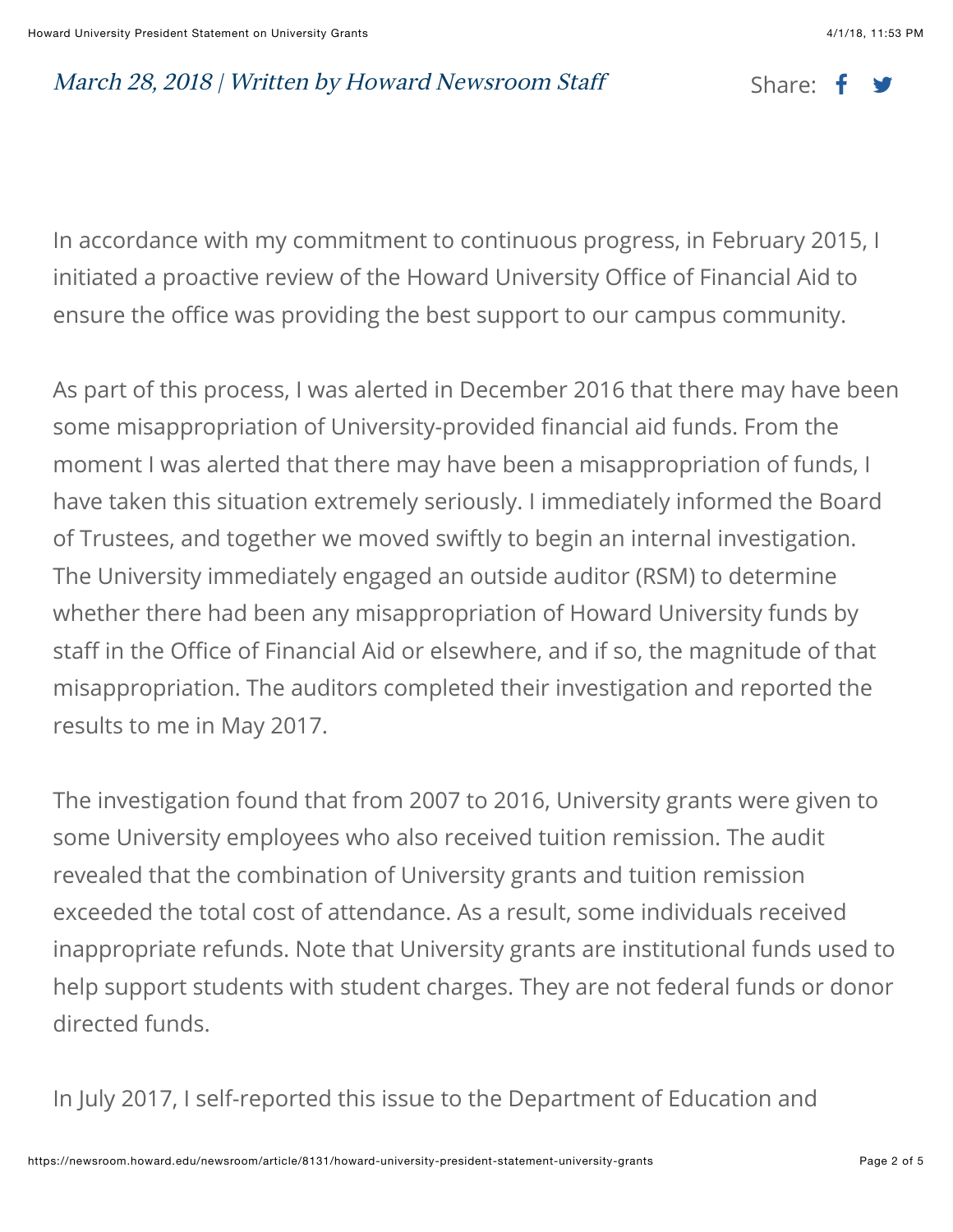assured them we would provide regular updates on the investigation.

An investigation of individual employee actions was completed in September 2017 and as a result, six employees have been fired for gross misconduct and neglect of duties. We will refer this matter for criminal prosecution, as appropriate.

Third Coast Higher Education, another outside expert, was also brought in specifically to determine if any misappropriation of federal funds occurred. At this point, Third Coast found no misappropriation of federal funds related to this issue.

The financial integrity of Howard University's operations is paramount and strong measures have been taken following the RSM investigation to ensure this never happens again. As part of these reform efforts, significant new policies and procedures have been implemented to strengthen Howard's internal controls with respect to the awarding of financial aid, including:

- Annual budgets for each category of financial aid are now loaded into the University's Banner student information system by the University Budget Office consistent with the University's overall Financial Aid Budget.
- Approval for all awards of University Grants are now reviewed and approved by the Budget Office prior to being awarded by the Financial Aid **Office**
- Approval for all donor-designated scholarship awards are now reviewed and approved by the Controller's Office prior to being awarded by the Financial Aid Office.
- Approval for all grant-funded financial aid are now reviewed and approved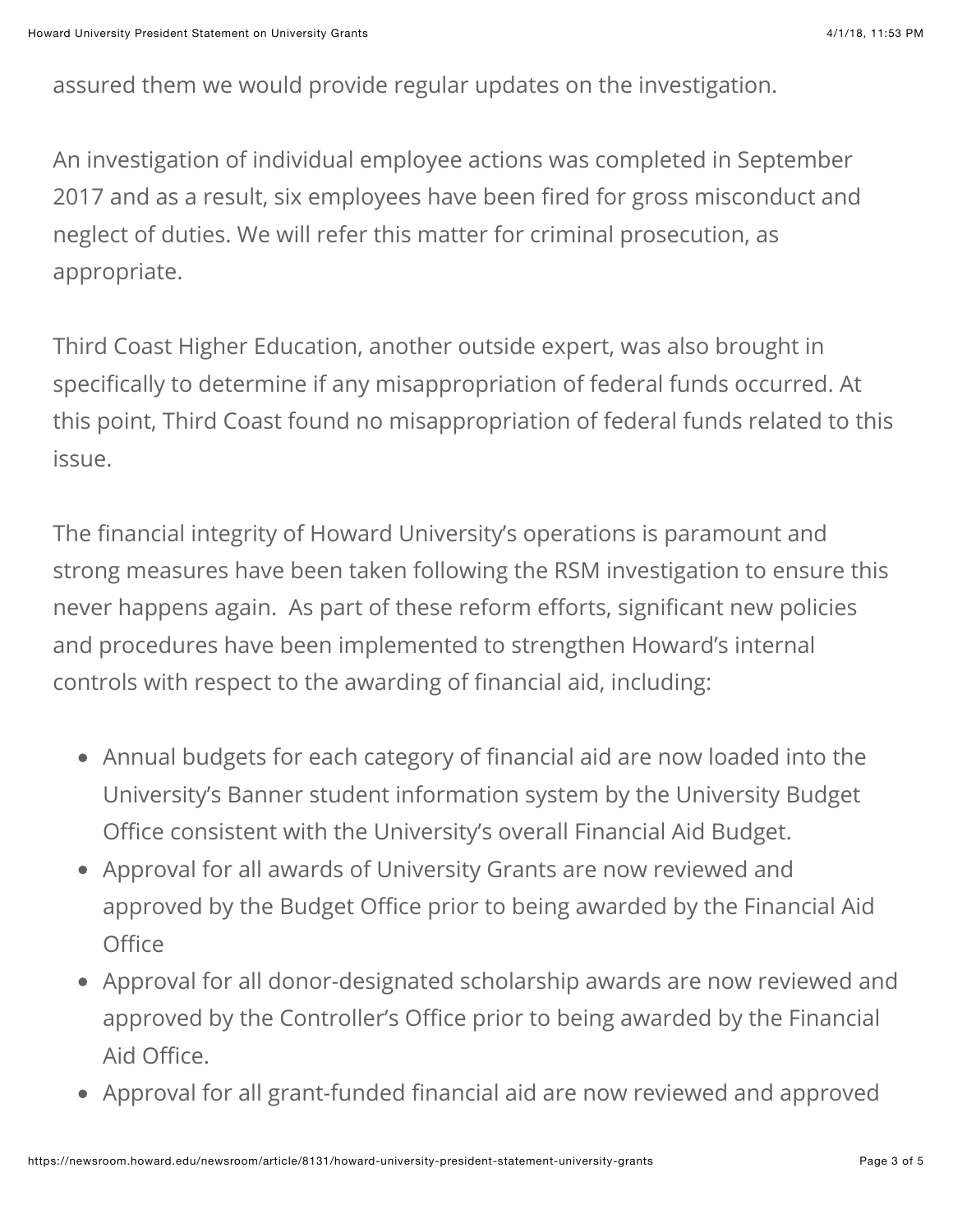by the University's Grant Accounting Unit prior to being awarded by the Financial Aid Office.

- Access to the Banner financial aid module has now been limited to a small number of appropriate senior University individuals, with adequate thirdparty review and appropriate segregation of duties.
- An annual reconciliation of awarded financial aid to approved financial aid is now being conducted.
- Management has established proper reporting relationships and segregation of duties within the Financial Aid Office.
- Management is in the process of hiring for all remaining open positions in the Financial Aid Office and enhanced training on policies and procedures will be provided both to new hires and continuing employees.
- A new Associate Provost for Enrollment Management and a new Chief Compliance Officer have been hired by the University.

While this has been a very difficult and disappointing situation, I know our campus community deserves better and I am committed to ensuring that each of our campus offices operate with integrity and are the best that higher education has to offer.

## **CATEGORIES**